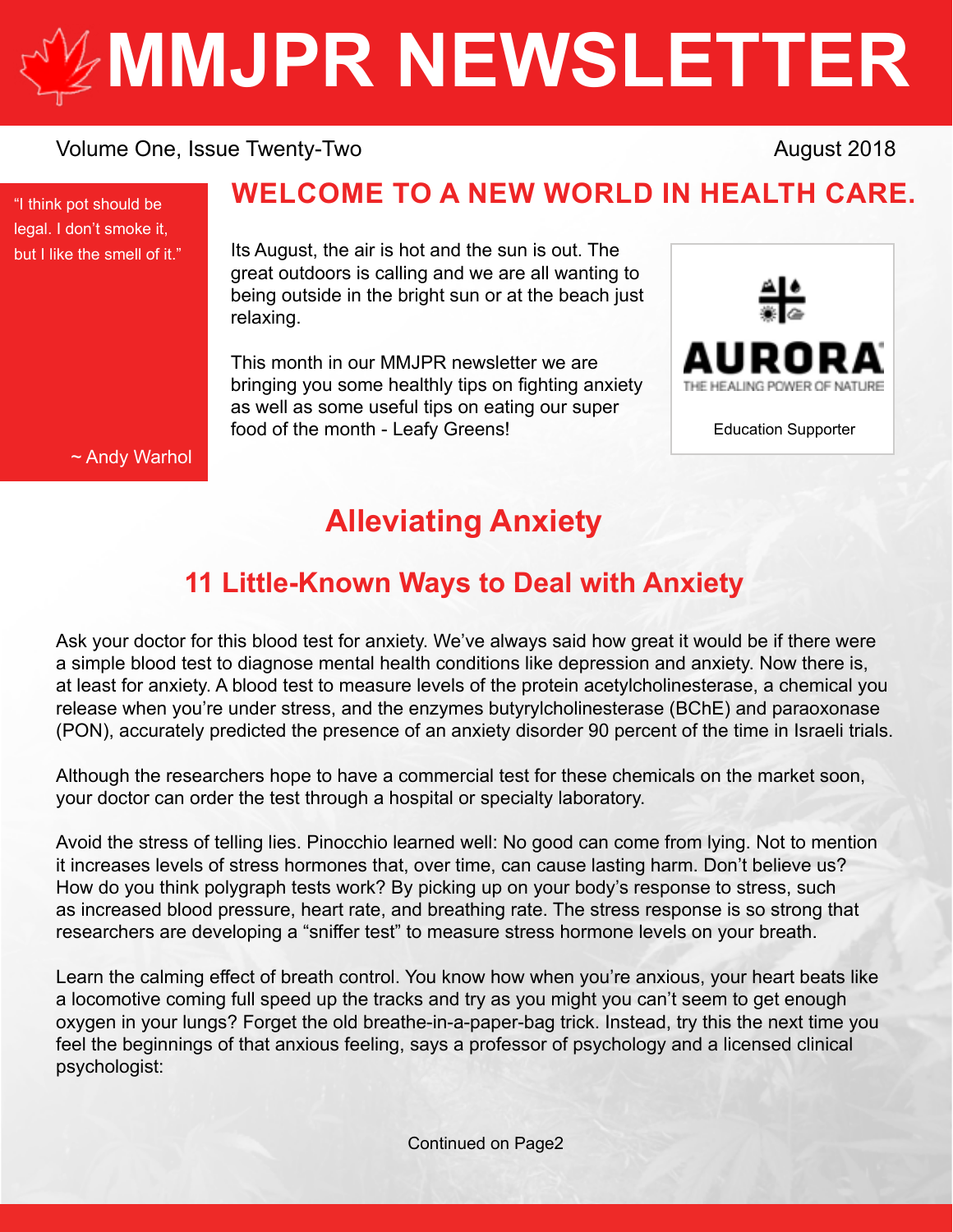- Lie on the floor and place your hand on your chest and try and reduce the amount of movement, while continuing to breathe normally. You need to breathe for five minutes and allow your hand to feel the breathing. But you don't want your chest to move, you want the other parts of your body to take over the breathing—using your diaphragm, instead of the big chest inhalation and exhalation.

- Make yourself aware of your breathing in non-stress situations, such as reading, or watching television.

- Try to employ the breathing you experience in non-stress situations in more stressful situations such as traffic jams, or conflicts with the kids. Use the power of getting yourself more focused and relaxed.

- Develop this non-stress type of breathing as your sustained way of life. Make it your normal way of breathing.

- Be aware that chest breathing still has a purpose, but only as a point of context. It should only be used in periods of extreme emotional arousal—like running away or fighting.



Try an antibiotic to cut fear of public speaking. Given the growing problem of antibiotic resistance, getting your doctor to prescribe one is getting as difficult as convincing an accountant to take a week off in April. But here's one reason to prescribe the drug: to help you get over socially related anxiety quicker. This type of anxiety hits when you have to do something in public, like give a speech. When researchers from Emory University gave 13 patients undergoing therapy for their anxiety the antibiotic D-cycloserine (DCS) and compared them to a similar group undergoing therapy but not getting the drug, they found those getting the antibiotic

learned to overcome their social fears quicker. D-cycloserine is typically used to treat tuberculosis, but studies find it can also enhance learning, which may be why it helped, the researchers speculate.



[Education Supporter](https://ampleorganics.com/)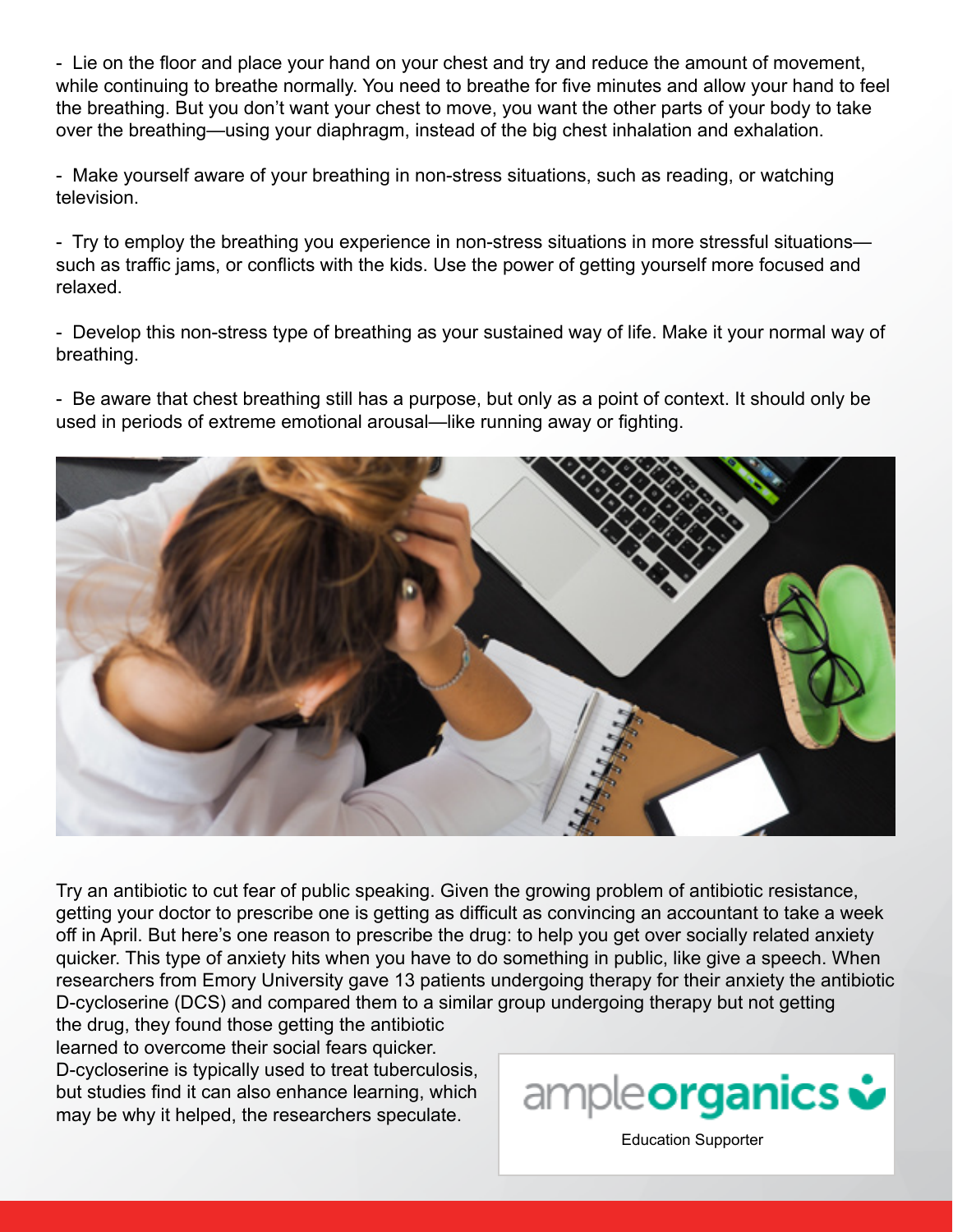Quit the caffeine to reduce jitters. We have one question for you: If you have a tendency to get anxious, and you know that coffee and other highly caffeinated beverages and foods make people jittery, then what are you doing with a Starbucks card? Seriously, quit the caffeine. It blocks the calming effects of the brain chemical adenosine, which usually helps promote calmness and sleepiness. And you don't have to chug it all at once to get these effects; one study found drinking the equivalent of two cups of coffee over five hours could make you as jittery and anxious as if you'd chugged two cups of coffee all at once.

Pop some sunflower seeds to lower anxiety. You've got a big speech to deliver tomorrow and already you can feel your palms sweating and heart racing. Munch on sunflower seeds for a few hours before the presentation. Why? Because low levels of magnesium contribute to anxiety. Anxiety, in turn, depletes your body of magnesium as a result of the fight-or-flight response. But magnesium-rich sunflower seeds can break this vicious cycle. One more thing: Before you go to bed tonight and first thing in the morning, take 200 milligrams of this valuable mineral.

Watch some funny movies to bust stress. Yes, line up an Adam Sandler marathon, the complete works of The Three Stooges, and a couple of seasons of Seinfeld. Then every day you'll have something funny to look forward to. That in itself is enough to boost stressbusting hormones like endorphins and growth hormones, and drop stress-inducing hormones like cortisol and epinephrine, according to a University of California-Irvine College of Medicine study. Researchers there tested 16 men, half of whom knew they were going to watch a funny video three days before they did. The ones who knew the yucks were coming had huge decreases in stress-inducing hormones and increases in relaxationenhancing hormones even before watching the film. Those who didn't get to see the movie had no changes.

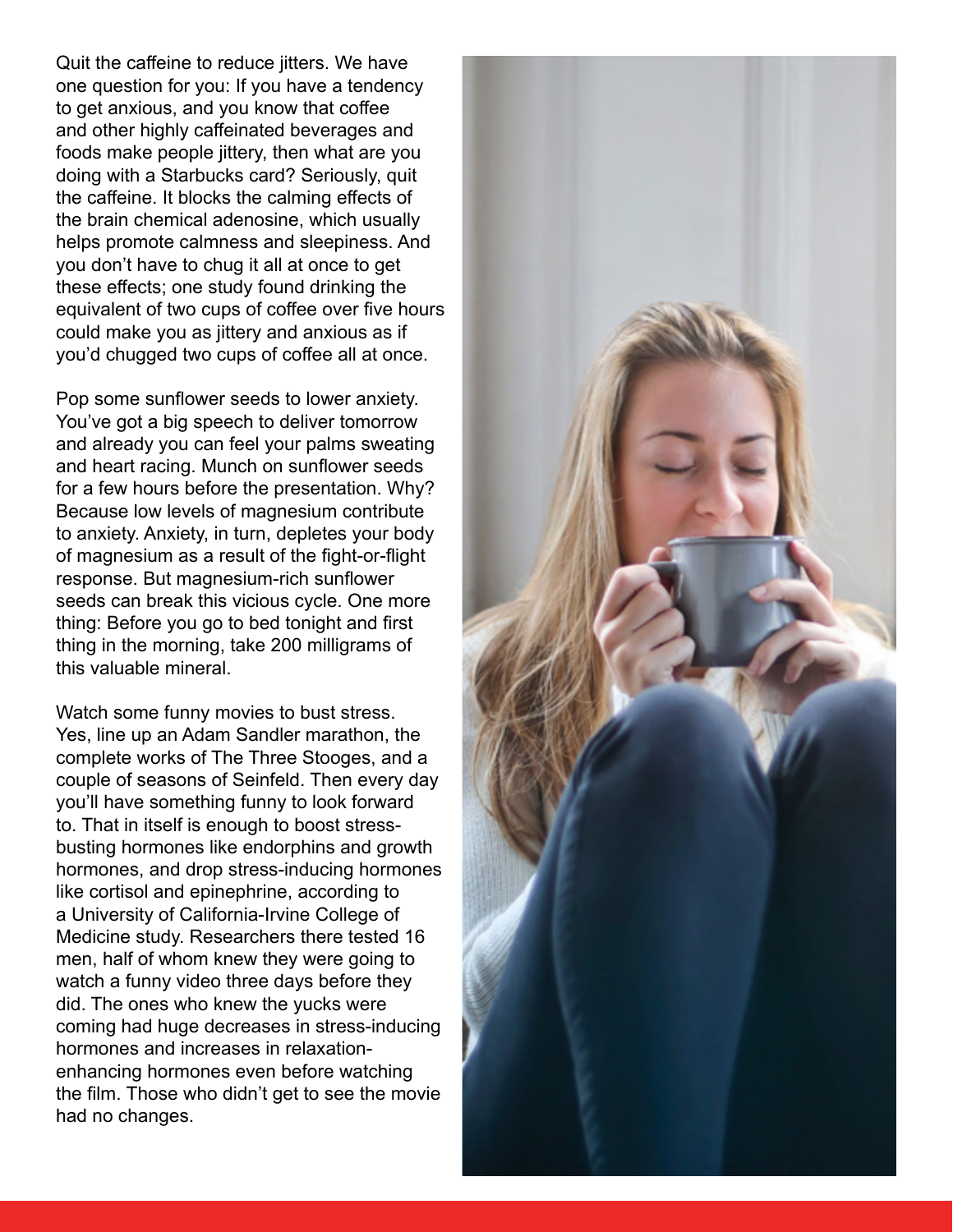Bang on a drum to relieve stress. It might sound a little New Age, but drumming—yeah, beating on a drum with a group of people—is a great way to relieve stress (especially if you picture your boss's head as the drum). Researchers at Meadville Medical Center in Pennsylvania compared 50 people who either participated in a drumming circle or just listened to drumming and found the drummers had much lower levels of the stress hormone cortisol and much higher levels of immune-enhancing chemicals called natural killer cells. You can find a drumming circle in your area by looking in the newspaper or checking with an alternative health centre or practitioner.

Create a space where you can cool out. Paint the room a calming light blue or green. Add a scented candle designed to help relax you, such as lavender, lights on a dimmer switch, and a comfortable chair with a soft throw. This is your relaxing room, a place you can go when you need to calm down after work, for instance. The colors are important because they've been shown to help people feel calm and relax.

Become an art lover to cut stress. You could start attending art auctions, visit a museum, or simply frame and hang your kids' pictures on your walls. Regardless, studies find that viewing works of art, no matter how much they're worth monetarily, can reduce stress hormones! Another option: Make your own art. Any kind of creative activity like painting or drawing also reduces stress hormones. Just say no to stressful demands. Repeat after me: "No, I cannot serve on the bake sale committee." "No, I do not want to spend every night and weekend driving vast distances to take my child to elite soccer games." "No, I cannot loan you the money for a new car ... allow you to move back home ... take on the fired employee's job." Yeah, it sounds simple, but most of us have no clue how to say the "n" word without feeling guilty; and if you're feeling guilty, what's the point?